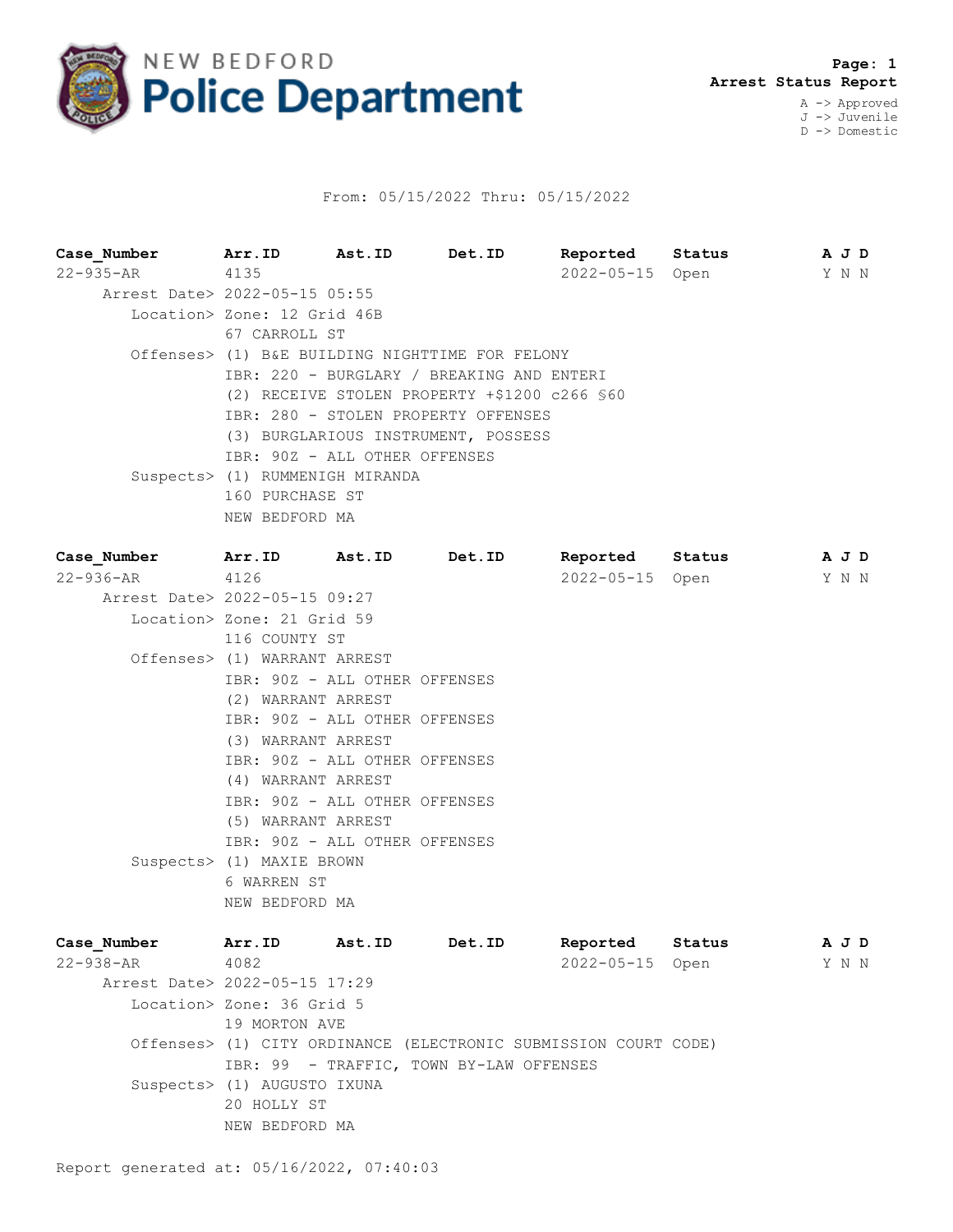

 **Page: 2 Arrest Status Report**

> A -> Approved J -> Juvenile D -> Domestic

| Case Number                   | Arr.ID                    | Ast.ID | Det.ID                                                          | Reported Status | A J D |  |
|-------------------------------|---------------------------|--------|-----------------------------------------------------------------|-----------------|-------|--|
| 22-939-AR                     | 4082                      |        |                                                                 | 2022-05-15 Open | Y N N |  |
| Arrest Date> 2022-05-15 17:37 |                           |        |                                                                 |                 |       |  |
|                               | Location> Zone: 36 Grid 5 |        |                                                                 |                 |       |  |
|                               | 19 MORTON AVE             |        |                                                                 |                 |       |  |
|                               |                           |        | Offenses> (1) CITY ORDINANCE (ELECTRONIC SUBMISSION COURT CODE) |                 |       |  |
|                               |                           |        | IBR: 99 - TRAFFIC, TOWN BY-LAW OFFENSES                         |                 |       |  |
|                               | Suspects> (1) JUAN MAYIC  |        |                                                                 |                 |       |  |
|                               | 146 DEANE ST              |        |                                                                 |                 |       |  |
|                               | NEW BEDFORD MA            |        |                                                                 |                 |       |  |
|                               |                           |        |                                                                 |                 |       |  |

| Case Number                   | Arr.ID                        | Ast.ID | Det.ID                                                          | Reported        | Status | AJD   |
|-------------------------------|-------------------------------|--------|-----------------------------------------------------------------|-----------------|--------|-------|
| 22-940-AR 4082                |                               | 3967   |                                                                 | 2022-05-15 Open |        | Y N N |
| Arrest Date> 2022-05-15 17:41 |                               |        |                                                                 |                 |        |       |
|                               | Location> Zone: 36 Grid 5     |        |                                                                 |                 |        |       |
|                               | 19 MORTON AVE                 |        |                                                                 |                 |        |       |
|                               |                               |        | Offenses> (1) CITY ORDINANCE (ELECTRONIC SUBMISSION COURT CODE) |                 |        |       |
|                               |                               |        | IBR: 99 - TRAFFIC, TOWN BY-LAW OFFENSES                         |                 |        |       |
|                               | Suspects> (1) FRANCISCO COLAJ |        |                                                                 |                 |        |       |
|                               | 195 PHILLIPS AVE              |        |                                                                 |                 |        |       |
|                               | NEW BEDFORD MA                |        |                                                                 |                 |        |       |

| Case Number                   | Arr.ID Ast.ID             |      | Det.ID                                                          | Reported Status | AJD   |  |
|-------------------------------|---------------------------|------|-----------------------------------------------------------------|-----------------|-------|--|
| 22-941-AR 3967                |                           | 4082 |                                                                 | 2022-05-15 Open | Y N N |  |
| Arrest Date> 2022-05-15 17:09 |                           |      |                                                                 |                 |       |  |
|                               | Location> Zone: 36 Grid 5 |      |                                                                 |                 |       |  |
|                               | 19 MORTON AVE             |      |                                                                 |                 |       |  |
|                               |                           |      | Offenses> (1) CITY ORDINANCE (ELECTRONIC SUBMISSION COURT CODE) |                 |       |  |
|                               |                           |      | IBR: 99 - TRAFFIC, TOWN BY-LAW OFFENSES                         |                 |       |  |
|                               | Suspects> (1) MANUEL SAM  |      |                                                                 |                 |       |  |
|                               | 220 PHILLIPS AVE          |      |                                                                 |                 |       |  |
|                               | NEW BEDFORD MA            |      |                                                                 |                 |       |  |
|                               |                           |      |                                                                 |                 |       |  |

**Case\_Number Arr.ID Ast.ID Det.ID Reported Status A J D** 22-942-AR 3967 4082 2022-05-15 Open Y N N Arrest Date> 2022-05-15 17:34 Location> Zone: 36 Grid 5 19 MORTON AVE Offenses> (1) CITY ORDINANCE (ELECTRONIC SUBMISSION COURT CODE) IBR: 99 - TRAFFIC, TOWN BY-LAW OFFENSES Suspects> (1) JOSE CEPREAN 126 TALLMAN ST NEW BEDFORD MA

**Case\_Number Arr.ID Ast.ID Det.ID Reported Status A J D** 22-943-AR 4054 4089 2022-05-15 Open Y N N Arrest Date> 2022-05-15 19:03 Location> Zone: 32 Grid 23 129 ASHLEY BLVD